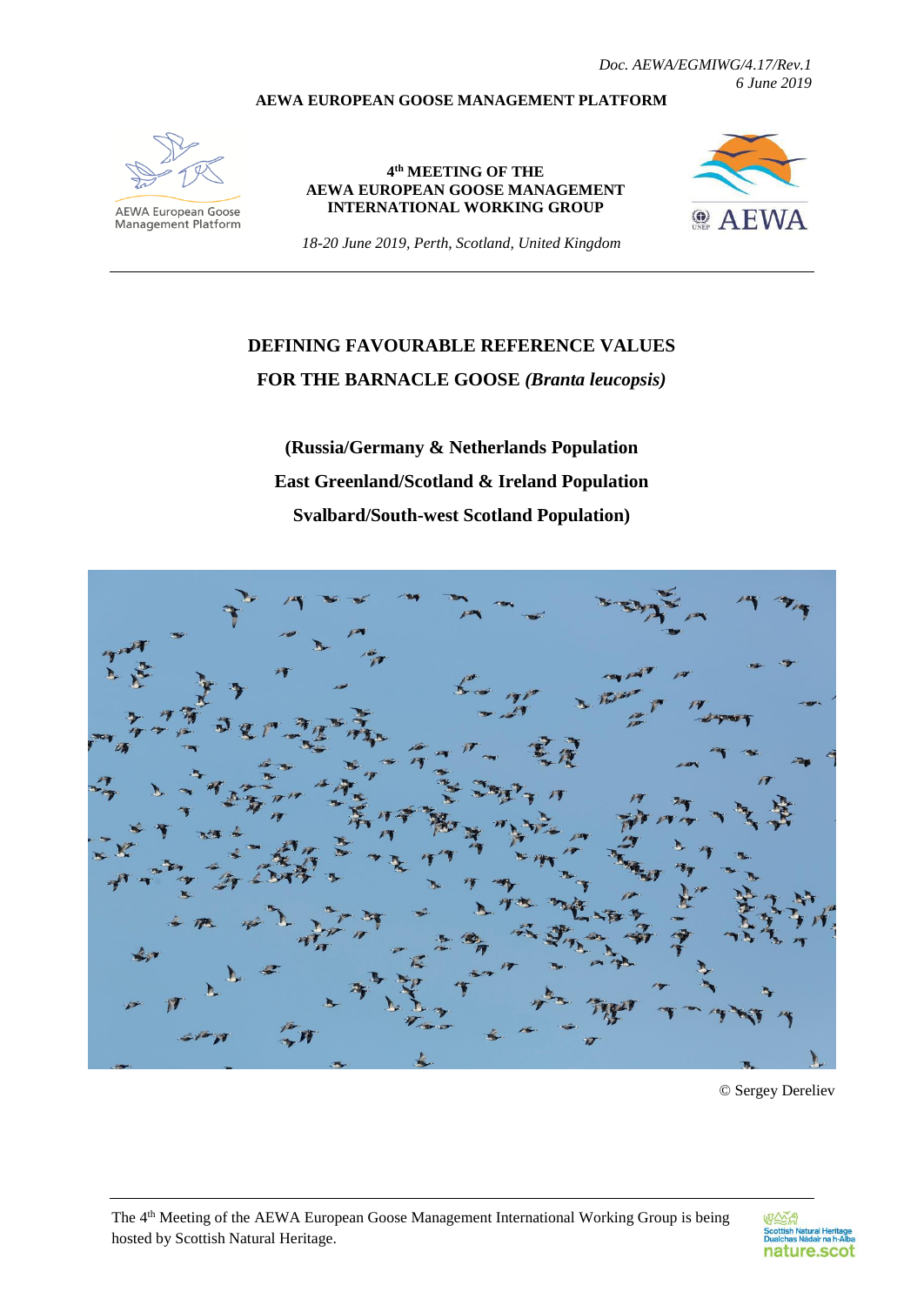## **DEFINING FAVOURABLE REFERENCE VALUES FOR THE BARNACLE GOOSE** *(Branta leucopsis)*

#### **Background**

1

The International Single Species Management Plan (ISSMP) for the Barnacle Goose (*Branta leucopsis*) (Jensen et al. 2018) aims to maintain the populations in a Favourable Conservation Status (FCS) and states that Favourable Reference Values (FRVs) for population size, habitat and range are to be established in the Adaptive Flyway Management Plans (AFMPs) by the European Goose Management International Working Group (EGM IWG). Although the Barnacle Goose ISSMP does not foresee setting any population targets, defining FRVs is necessary to provide agreed benchmarks to assess the cumulative impact of derogation measures and hunting<sup>1</sup> against the goal of maintaining the populations in an FCS.

The 2nd AEWA International Management Planning Workshop for the Barnacle Goose and the Greylag Goose (NW/SW population) held in Leeuwarden, the Netherlands on 19 June 2018 has agreed that the process of setting the FRVs will follow the principles set out in the EU guidance documents (Bijlsma et al. 2019)<sup>2</sup>.

This document presents the results of the assessment process following the stepwise process outlined in Bijlsma et al. (2019)<sup>3</sup> and presents some options to define FRVs for the three Barnacle Goose populations.

#### **Action requested from the EGM IWG**

The EGM IWG is requested to review the assessment and agree on the preferred options and ways forward to define the FRVs for all three populations of the Barnacle Goose. Only one of the options ('aggregated SPAlevel FRPs') would require further modelling or expert input.

<sup>&</sup>lt;sup>1</sup> Hunting in countries and territories where hunting is allowed such as Russia, Iceland and Greenland.

<sup>&</sup>lt;sup>2</sup> The Netherlands made a disclaimer with regard to the use of this approach for other Birds Directive related subjects, in order to avoid setting a precedent in using this approach.

<sup>&</sup>lt;sup>3</sup> The document on defining and applying the concept of Favourable Reference Values for species and habitats under the EU Birds and Habitats Directives (Bijlsma et al., 2019) is a technical report that presents a common methodology for setting FRVs under both directives in agreement with the Explanatory Notes and Guidelines for reporting under Article 17 of the Habitats Directive for the period 2013–2018 [\(http://cdr.eionet.europa.eu/help/habitats\\_art17\)](http://cdr.eionet.europa.eu/help/habitats_art17). The disclaimer of the document states that in case of conflicting definitions, approaches or examples, the above mentioned official guidelines takes precedence.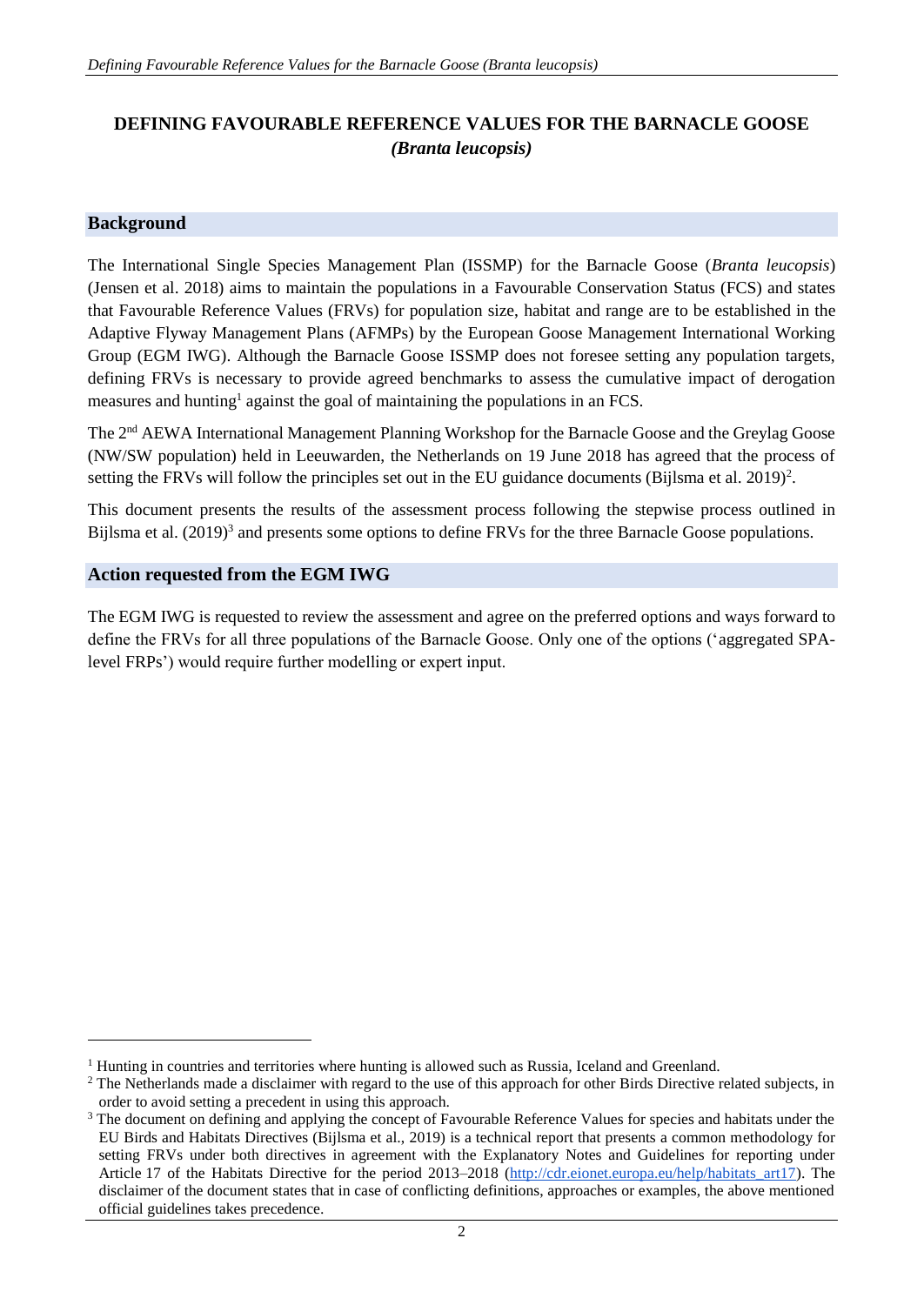#### **Step 1.1 Biology of the Species**

The biology of the species is described in Annex 1 of the ISSMP for the Barnacle Goose and is not repeated here. Only information relevant for the application of the FRV guidance not mentioned in the ISSMP is added here.

Average body mass:  $1.8 \text{ kg}^4$ .

#### **Step 1.2 Spatial Scale of Functioning**

#### *Breeding Population*

The species home range size is estimated at  $37x1.8 = 67$  kilometres, using the allometric relationship with body mass<sup>5</sup>. The species dispersal capacity is estimated at  $12x67^{0.5} = 98$  kilometres. This means that populations more than  $5*98 = 490$  kilometres apart can be considered as isolated.

The three Arctic breeding ranges (East Greenland, Svalbard, Russia) are separated from each other by larger distances than 490 kilometres and there is only very limited exchange between these populations (Black et al. 2014). Although both the Baltic and the North Sea Management Units (MUs) are also further than 490 kilometres from the MU breeding in the Russian Arctic, there is substantial interaction between these MUs (van der Jeugd & Litvin 2006). This is consistent with the treatment of the populations adopted in the ISSMP.

#### **Therefore, we propose to treat the flyway breeding populations as category MR3<sup>6</sup> and set the FRVs at supranational level<sup>7</sup> .**

#### *Wintering Population*

The three flyway populations have separate wintering areas:

- East Greenland breeding birds winter in Scotland & Ireland;
- Svalbard breeders in Southwest Scotland:
- Russian and Baltic breeders in the Netherlands and Germany together with resident birds from the North Sea areas.

**These populations correspond to category MNR3: Species with one or a few isolated non-reproductive populations for which FRVs are to be set at supranational level. This treatment is also justified by the fact that an increasing number of birds winter further north in response to climatic changes and further range shifts are to be expected. Hence, the total population size is more relevant than national population sizes to judge the conservation status of the population in the non-breeding season.**

-

<sup>4</sup> This information will be required for allometric calculations in subsequent steps

<sup>&</sup>lt;sup>5</sup> For further details on the allometric relationship between home range and dispersal distance with body mass see Box 3.2 in Bijlsma et al. (2019).

<sup>6</sup> See Table 3.1 in Bijlsma et al. (2019)

<sup>7</sup> The proposed treatment would be consistent with the treatment of the Dunlin (*Calidris alpina*) in Bijlsma et al. (2019).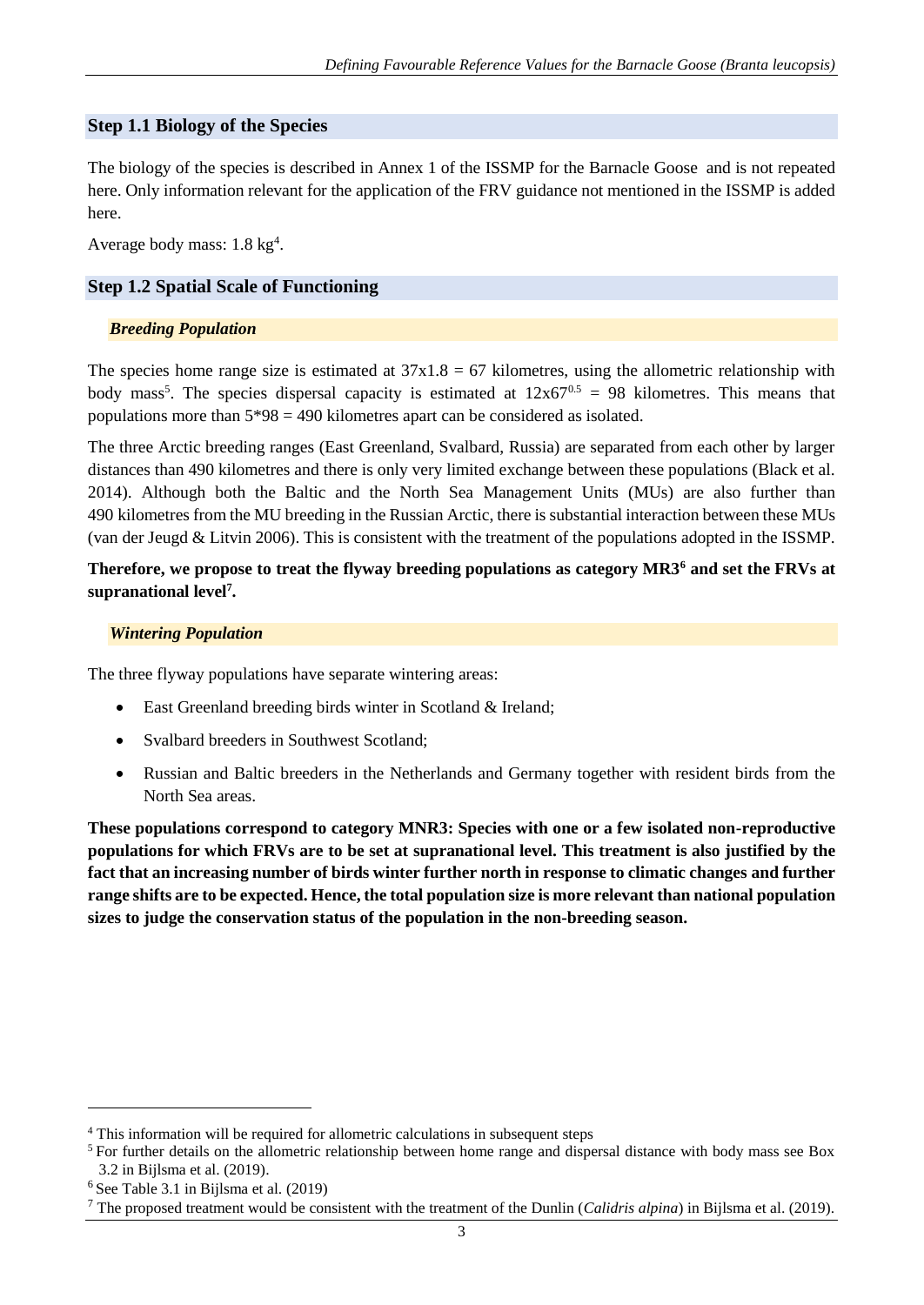#### **Step 1.3 Historical Perspective: What Happened to the Species?**

It is not possible to quantify the species' historical numbers and distribution other than stating that historical numbers were larger than in the 1950s and it was an exclusively Arctic breeding species. The population sizes have been estimated for all three populations since the 1950s based on winter or spring counts. Since the end of the 1950s, all three populations have increased substantially (see Section 4 in the ISSMP).

At the time the EU Birds Directive came into force, in 1979, all three populations had already started recovering, but the wintering population concentrated on a few sites. This has led to listing the species on Annex I of the Birds Directive. According to Tucker & Heath (1994) over 90% of the species' population has concentrated on ten sites (eight in the Netherlands and two in the UK). Therefore, the species was also listed as Species of European Conservation Concern Category 4. However, the species has not qualified anymore under the criterion "Localised" a decade later as a consequence of the population growth, and its conservation status was considered "Secure" by BirdLife International (2004). Of the three populations, currently only the Svalbard/South-west Scotland population is considered qualifying under criterion (a)<sup>8</sup> for Category 3 of Column A or Category 2 of Column B of AEWA Table 1.

Degradation of feeding conditions due to reduction in grazing livestock on island feeding grounds in Ireland/Scotland and Norway were considered as a threat to both the Greenland and the Svalbard population. However, the populations switched to more intensively managed fields and continued increasing (Black et al. 2014).

#### **Step 1.4 Analysis of Distribution and Trends**

#### *Breeding Population*

Distribution and breeding population data is available in BirdLife International (2015) and in Table 4 of the ISSMP. All Arctic breeding populations are increasing. Traditionally, the Russian population was confined to Novaya Zemlya and Vaygach islands, but it has expanded its breeding range to the Kola and Kanin Peninsulas to the west, both on the islands and on the mainland. It has established itself in the temperate zone in the early 1970s. It is increasing in all temperate zone breeding range states in the long-term but decreasing locally in Gotland and Öland in Sweden and in Estonia in the short-term.

The size of the total breeding range of the species is 5,700,000 km<sup>2</sup> (BirdLife International 2019), of which 155,000 km<sup>2</sup> is in the EU27 (EEA 2015) where the species did not occur historically. As the maps in EEA  $(2015)$  and, on finer details, the Dutch bird atlas<sup>9</sup> show, colonies are spreading increasingly inlands from coastal areas.

The potential range of the breeding population is difficult to model because it is discontinuous in climatic space reflecting recent colonisation of the Baltic and North Sea regions and no good models are available (Huntley et al. 2007). Consequently, the impact of climate change on the breeding range also cannot be reliably predicted.

Although BirdLife International / European Bird Census Council (2000), BirdLife International (2004, 2015) and the ISSMP all provide breeding population size estimates at different point in time, these are typically derived by back-calculation from counts, age-ratio and brood-size assessments at the wintering ground (see the formulas e.g. in Black et al. 2014). However, it is important to note that it is only possible to estimate the number of potential breeders (representing the potential maximum) and the successful breeders (representing the absolute minimum) from such counts on the wintering areas. It is not possible to estimate the real number

-

<sup>8</sup> Concentration onto a small number of sites at any stage of their annual cycle.

<sup>9</sup> <https://www.vogelatlas.nl/atlas/soorten/soort/1670>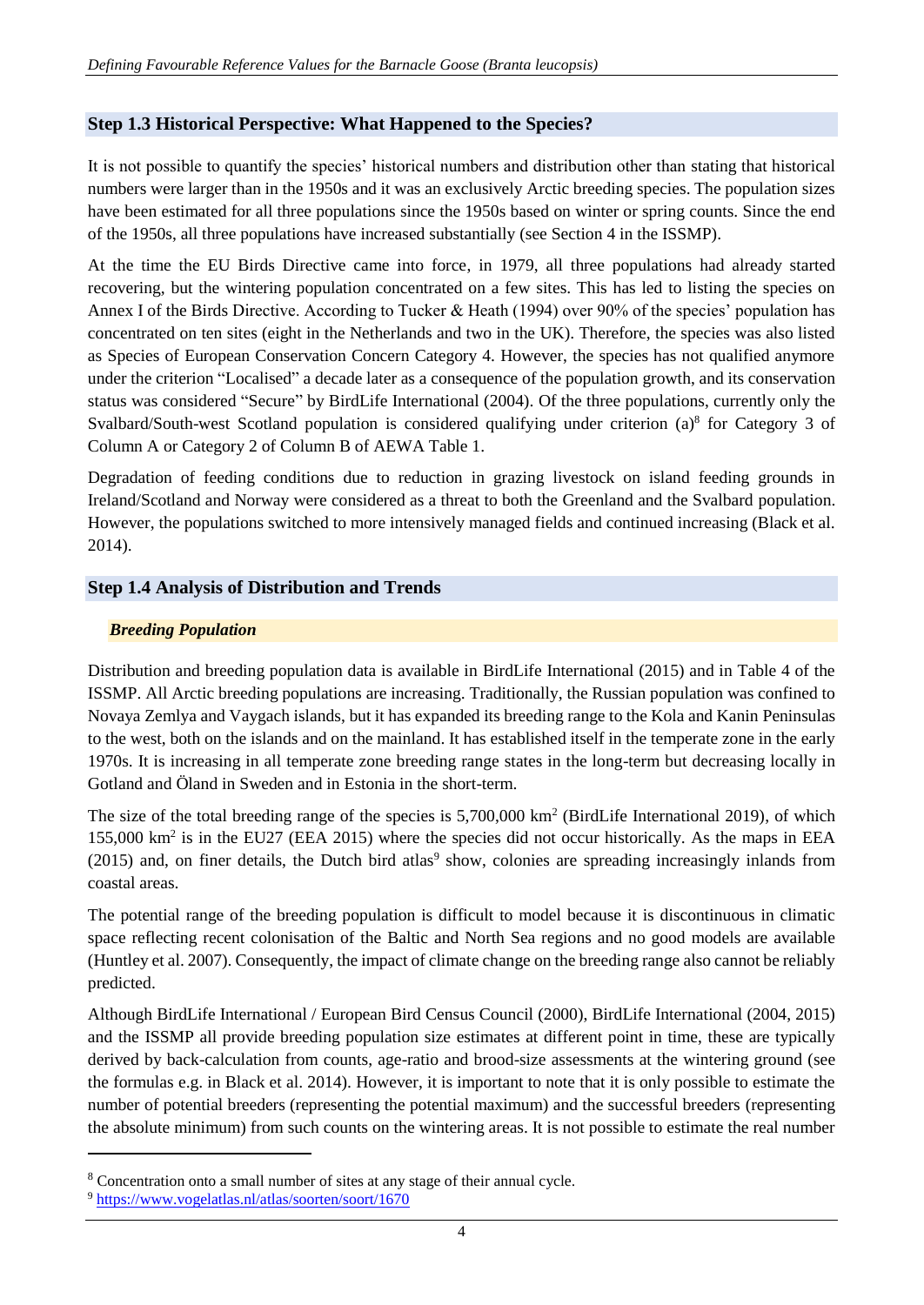of breeding pairs (i.e. the number of pairs attempted to breed) on the Arctic breeding grounds with high degree of certainty. Figure 1 shows that published estimates of breeding numbers are sometimes inconsistent with the back-calculated figures.



*Figure 1. Comparison of geometric mean of published size estimates in pairs (dots) with the range defined by the number of successful breeding pairs (lower end of the vertical lines) and number of potential breeding pairs (upper end of the vertical lines) back-calculated from winter or spring censuses. The first two letters indicate the populations: GL = East Greenland/Scotland & Ireland, RU = Russia/Germany & Netherlands, SV = Svalbard/South-west Scotland. DV and CV represent Directive and Current Values respectively.*

### *Wintering Population*

According to the ISSMP, the total wintering population of the Russia/Germany & Netherlands population was estimated around 1.2 million individuals in 2014. The Russian MU has increased by 7.8% per year, while the Baltic/North Sea MUs around 25% annually. The Svalbard/South-west Scotland population has grown at an annual rate of 6.6%, increasing from 1,350 birds in 1958 to 41,700 in 2016/2017. The East Greenland/Scotland & Ireland population has grown at an annual rate of 3.6% up to 80,670 birds in 2013, while the latest estimates from the March 2018 international census gives a total population size estimate of 72,162 individuals.

### *Conclusions*

None of the populations of the Barnacle Goose show a negative trend since when the EU Birds Directive entered into force and even since the 1960s. This Arctic breeding species has established itself and is expanding rapidly in the temperate zone.

The wintering numbers also do not show a negative trend over the same period. It is not restricted to a small number of sites anymore. The growth of the populations is driven by a combination of protection and improved feeding conditions on agricultural areas.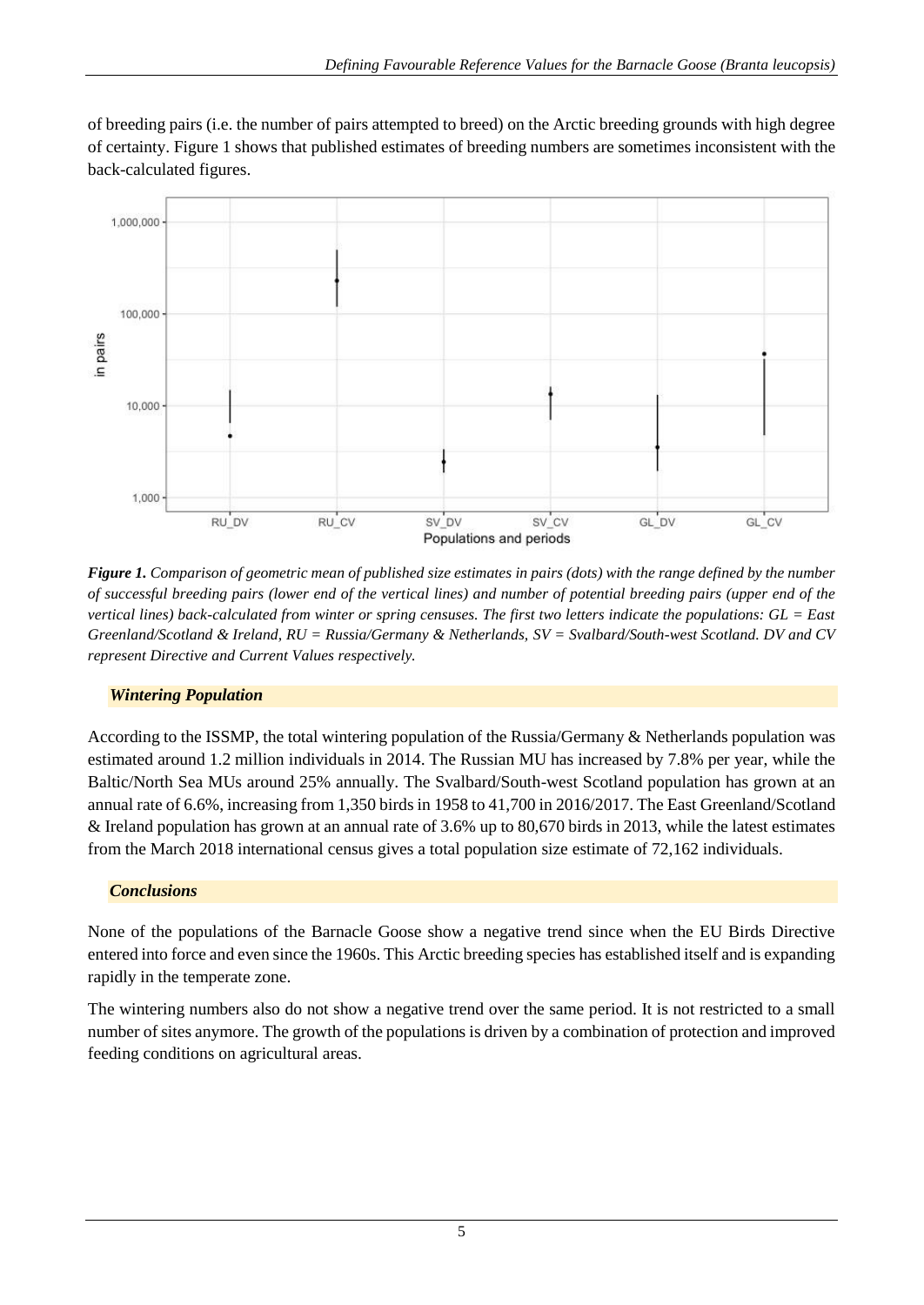#### **Step 2.1 Favourable Reference Population (FRP) Assessment**

#### *Breeding Population*

As noted under Step 1.4, the status of the population is traditionally monitored based on counts at the wintering grounds and published breeding population estimates represent a mixture of estimates based on surveys in the breeding areas and back-calculation from counts at the wintering grounds. However, all three populations are highly separated. Therefore, it is sufficient to estimate the FRPs based on wintering populations<sup>10</sup>.

#### *Wintering Population*

The wintering population trends are presented in Figures 6-8 of the ISSMP. All three populations show (almost constant) increase since the beginning of counts. Historically, these trends can be regarded as a recovery from a historical low point in the 1950s, but it is unclear whether Current Values (CVs) are larger than at any time in history considering that release from limited carrying capacity in the wintering areas might have contributed to the population growth.

DVs for wintering populations are:

- Russia/Germany & Netherlands: 47,919 individuals in 1979 (van der Jeugd et al. 2009);
- Svalbard/South-west Scotland: nearly 9,050 individuals in 1980/81 (Ogilvie 1981);
- East Greenland/Scotland & Ireland: 33,815 individuals in 1978 (Ogilvie 1983).

Although, only application of reference-based approaches is recommended for wintering populations by Bijslma et al. (2019), we argue that using a population-based approach should also be applicable in the case of populations showing such a small degree of mixing as the Barnacle Goose ones do. Although there are various PVAs available for the Svalbard/South-west Scotland and East Greenland/Scotland & Ireland populations (the latest ones in Trinder et al. 2005, Trinder et al. 2014), these do not estimate MVP, but only extinction risk under various off-take scenarios. Therefore, we approximate the upscaled allometric MVP threshold using the standard conversion factor of 3 (i.e. 2,500 pairs x  $3 = 7,500$  individuals)<sup>11</sup>.

#### *Options for Setting FRVs*

All three Barnacle Goose populations have increased since population size estimates are available and there are no suitable historical reference points for any of the populations before the EU Birds Directive came into force. In this respect, the situation is comparable to the Greylag Goose.

Setting FRVs for the Barnacle Goose populations however, is more challenging than for Greylag Goose, because it is listed on Annex I of the EU Birds Directive and not on Annex II. This means that it would be inconsistent with the species Annex I status, to apply Option 3 in Step 2 in Section 4.3.2 in Bijlsma et al.  $(2019)^{12}$ , that makes it possible to define the FRP at DV or at the upscaled MVP<sup>13</sup>. This is because the Annex I listing indicates that the DVs represent an unfavourable conservation status. Although the DVs were around or exceeded the upscaled allometric MVP, the species concentrated on a small number of sites.

1

 $10$  This suggestion is analougus with the Gannet example in Bijlsma et al. (2019), only the role of the seasons is reversed. <sup>11</sup> This might be inaccurate in case of Barnacle Goose, but it has little practical consequence as it is explained in the next section.

<sup>12</sup> "*A species' population size can have increased after the BD came into force not as a consequence of restoration/improvement of natural conditions but due to unnatural human influences. In this case, we suggest to set FRP equal to DV (if DV exceeds upscaled MVP), despite a higher current value*".

<sup>&</sup>lt;sup>13</sup> Whichever one is the higher.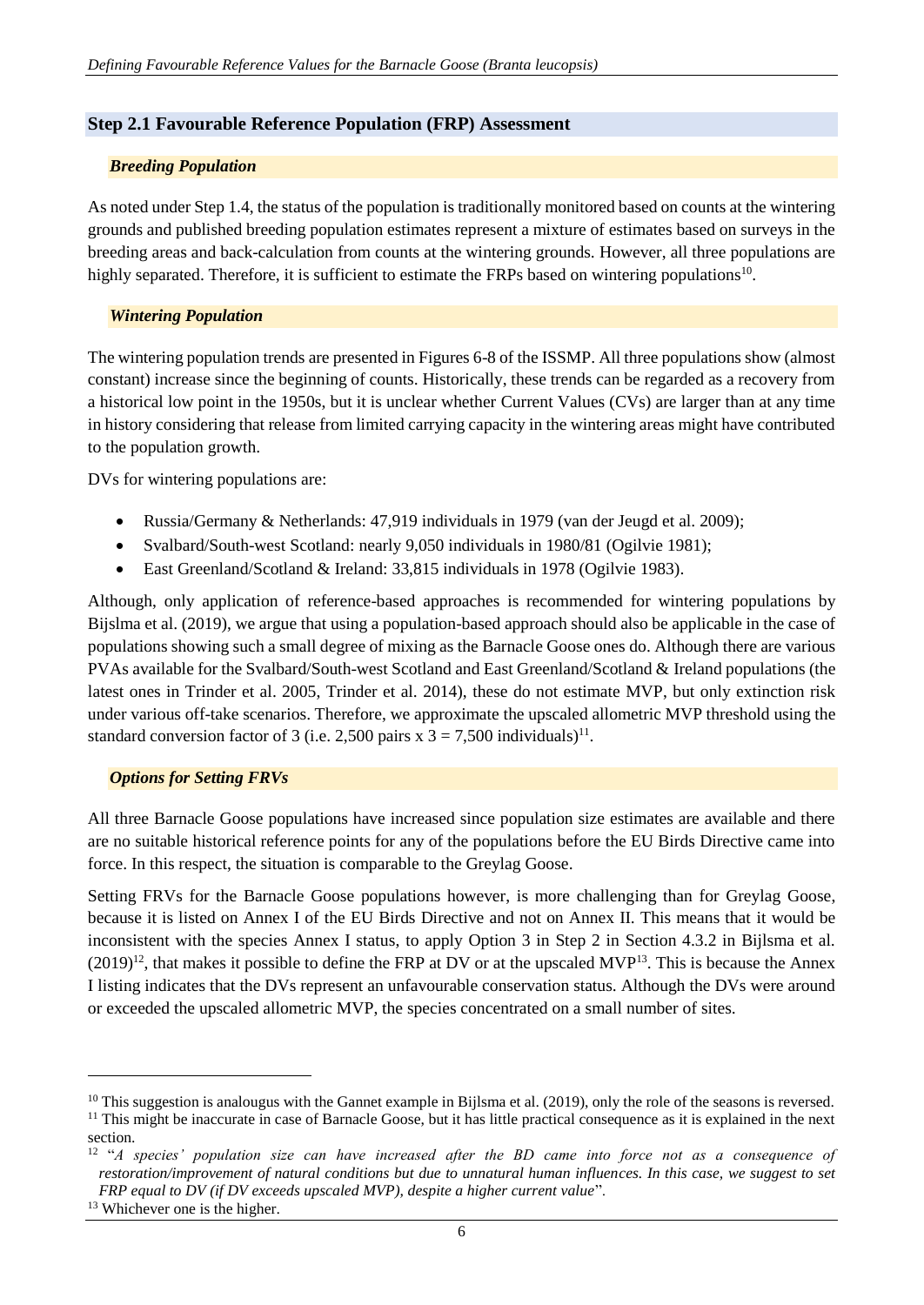An alternative approach could be to set the FRP at CV as suggested in Box 3.3 in Bijlsma et al. (2019). This choice would preserve the status quo, but it would preclude adapting population levels, taking into account economic requirements once the ecological requirements enshrined in the FCS concept<sup>14</sup> are satisfied. This option would also neglect that this Arctic breeding species has not only recolonised its former range, but it has expanded into the temperate zone. The overall population growth has already led to increased human-wildlife conflicts and the range expansion has also changed the temporal patterns of such conflicts because the seasonal pattern of damages and risks have changed. Therefore, some Range States have already found it necessary to reduce the size of the population. However, a population reduction equivalent to c. 10% in three generations would lead to a classification of the population as declining and consequently to an unfavourable conservation status (see criteria in EEA 2014). This might trigger the European Commission to conclude that derogations that cause relatively small but statistically significant declines  $(>3\%$  in 10 years<sup>15</sup>) would be already incompatible with the provisions of the Birds Directive.

The 'wait-and-see' approach is also advocated in Bijlsma et al. (2019) for formerly threatened species that are naturally expanding. This means to wait until population size and distribution has stabilised. This approach might work well in the case of species that do not cause damage or represent risk to other interests<sup>16</sup>, but would not be a logical choice in the context of management planning, as it would not provide any benchmark to assess the cumulative impact of derogations and hunting on the conservation status of the populations.

The solution to the above dilemma might be to recognise that Special Protection Areas (SPAs) under the EU Birds Directive were designated for the species across its wintering range and that EU Member States shall maintain Barnacle Goose also in FCS at the level of these sites. These obligations under the EU Birds Directive are also consistent with Means Objective 1 of the ISSMP. This means that the population-level FRPs could be derived by aggregating the site-level FRPs. As (i) designation of SPAs has happened over an extended period and (ii) the populations have concentrated on a small number of sites when the Birds Directive came into force as well as (iii) the site-level FRPs might be higher than the population level was at the time of the site designation, the population-level FRPs derived by summing up the SPA-level FRPs would be certainly higher than the DV but lower than the CV. Being consistent with the site management objectives, they would provide a more appropriate benchmark for management under derogation than the CV or the 'wait-and-see' approaches. Wintering Range States are requested to provide the SPA-level FRPs to the EGM Data Centre as part of their contribution of data to compile Box 1 for the AFMPs. If no site-level FRP has been set yet, the FRP should be set as a minimum at the population size at the time of designating the site.

In the case of the Svalbard/South-west Scotland population an alternative option could be to accept the FRP of 25,000 individuals defined in the flyway plan developed in the mid-1990s with the participation of the statutory agencies of Norway and the UK (Black 1998) taking into account available suitable habitats along the flyway and policy requirements such as the AEWA Table 1 criteria. Range States of that population might consider elaborating further on the FRVs established in that plan.

The numerical consequences of the various options are summarised in Table 1.

<sup>15</sup> Taking into account of the 10.5 years generation length for the species.

-

<sup>&</sup>lt;sup>14</sup> I.e. Habitats Committee (2004) defines the FRP as the "*Population in a given biogeographical region considered the minimum necessary to ensure the long-term viability of the species"*

<sup>16</sup> E.g. it was proposed for Great White Egret (*Ardea alba*) in Bijlsma et al. (2019).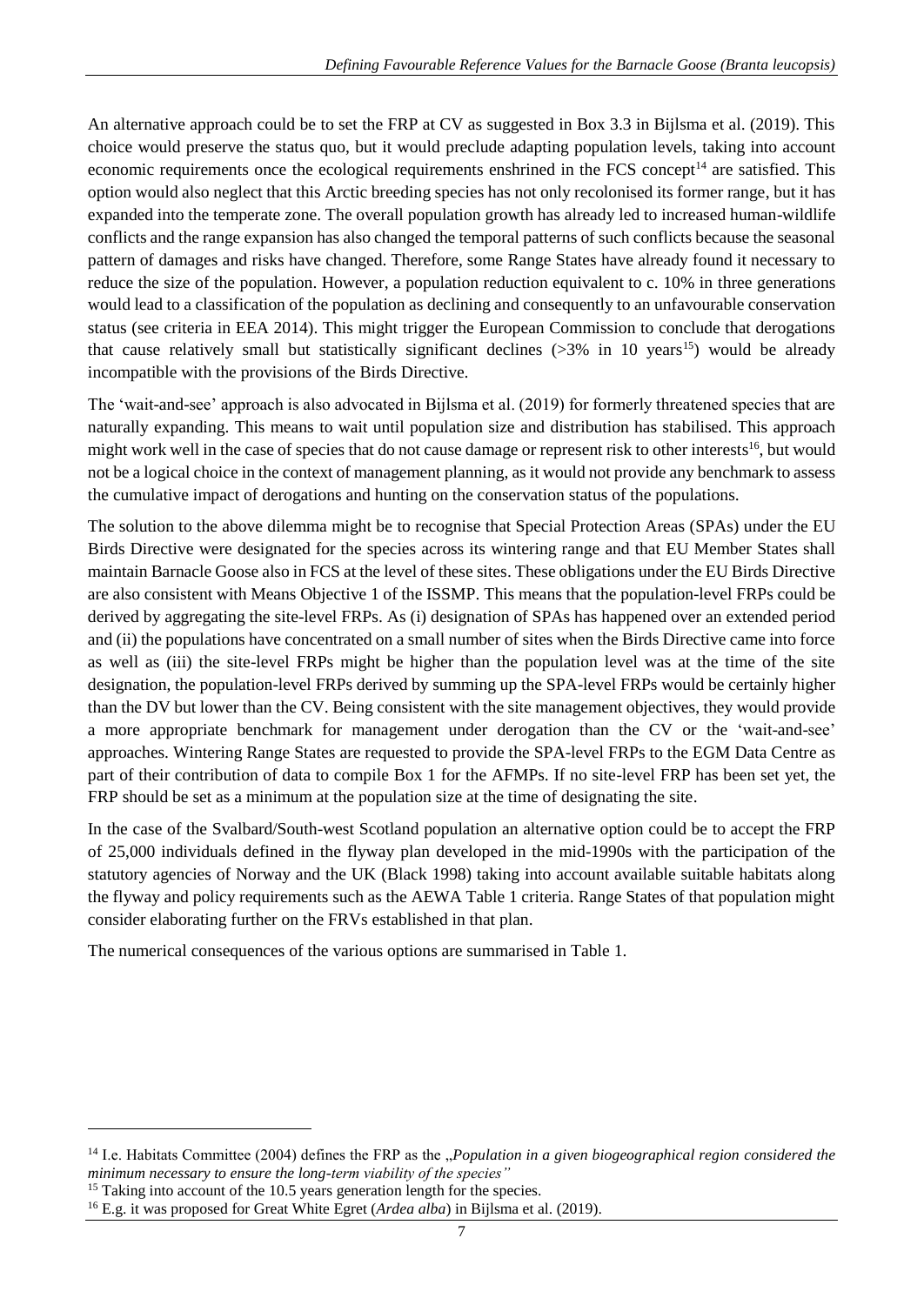| <b>Population</b><br><b>Season</b>     | <b>DV</b>      | CV <sup>17</sup>  | 'wait-and-see' | <b>Aggregated SPA-</b><br>level FRPs                       |
|----------------------------------------|----------------|-------------------|----------------|------------------------------------------------------------|
| <b>Russia/Germany</b><br>& Netherlands |                |                   |                |                                                            |
| Wintering                              | c. 50,000 ind. | c. 1,200,000 ind. | Not set        | To be defined                                              |
| <b>Svalbard</b>                        |                |                   |                |                                                            |
| Wintering                              | c. 9,000 ind.  | c. 42,000 ind.    | Not set        | $25,000$ ind. based<br>on Black (1998) or<br>to be defined |
| <b>Greenland</b>                       |                |                   |                |                                                            |
| Wintering                              | c. 34,000 ind. | c. 80,000 ind.    | Not set        | To be defined                                              |

*Table 1. Summary of the possible FRPs under different options*

### **Step 2.2 – Favourable Reference Range (FRR) Assessment**

The FRRs depend on the options selected to set the FRP. However, Range States would have an obligation, both under AEWA and the Birds Directive, to maintain the range of the species, also including the naturally colonised breeding areas. Therefore, it is suggested to define the FRR as the CV.

1

<sup>&</sup>lt;sup>17</sup> Taken from Section 4 of the ISSMP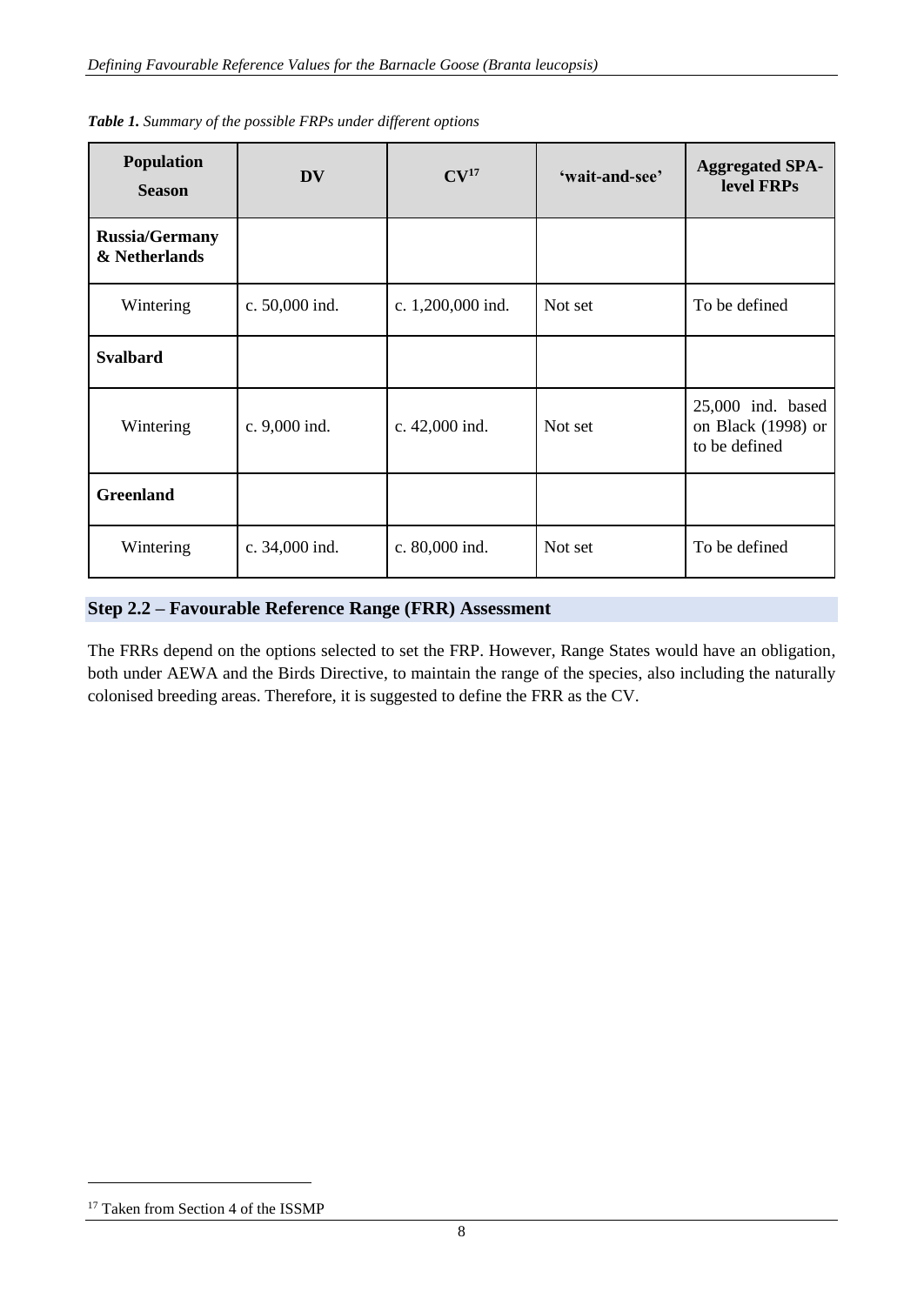# **Abbreviations**

| <b>CV</b>  | Current Value (population level reported in Powolny et al. 2018)                                                                                                                                                                                                                         |
|------------|------------------------------------------------------------------------------------------------------------------------------------------------------------------------------------------------------------------------------------------------------------------------------------------|
| DV         | Directive Value (population level at the time the EU Birds Directive has entered into force)                                                                                                                                                                                             |
| EU         | European Union                                                                                                                                                                                                                                                                           |
| <b>FRP</b> | <b>Favourable Reference Population</b>                                                                                                                                                                                                                                                   |
| <b>FRR</b> | <b>Favourable Reference Range</b>                                                                                                                                                                                                                                                        |
| <b>FRV</b> | Favourable Reference Value                                                                                                                                                                                                                                                               |
| MR1        | Reproductive population of a widespread migratory species with more or less continuous<br>distribution (often crossing national boundaries) and populations (assessment units) with more<br>or less exchange at or below national level, for further explanation see Bijlsma et al. 2019 |
| MNR3       | Non-reproductive population of a migratory species with one or a few isolated populations,<br>for further explanation see Bijlsma et al. 2019                                                                                                                                            |
| <b>MVP</b> | Minimum Viable Population                                                                                                                                                                                                                                                                |
| NW/SW      | Northwest/Southwest                                                                                                                                                                                                                                                                      |
| <b>PVA</b> | <b>Population Viability Analysis</b>                                                                                                                                                                                                                                                     |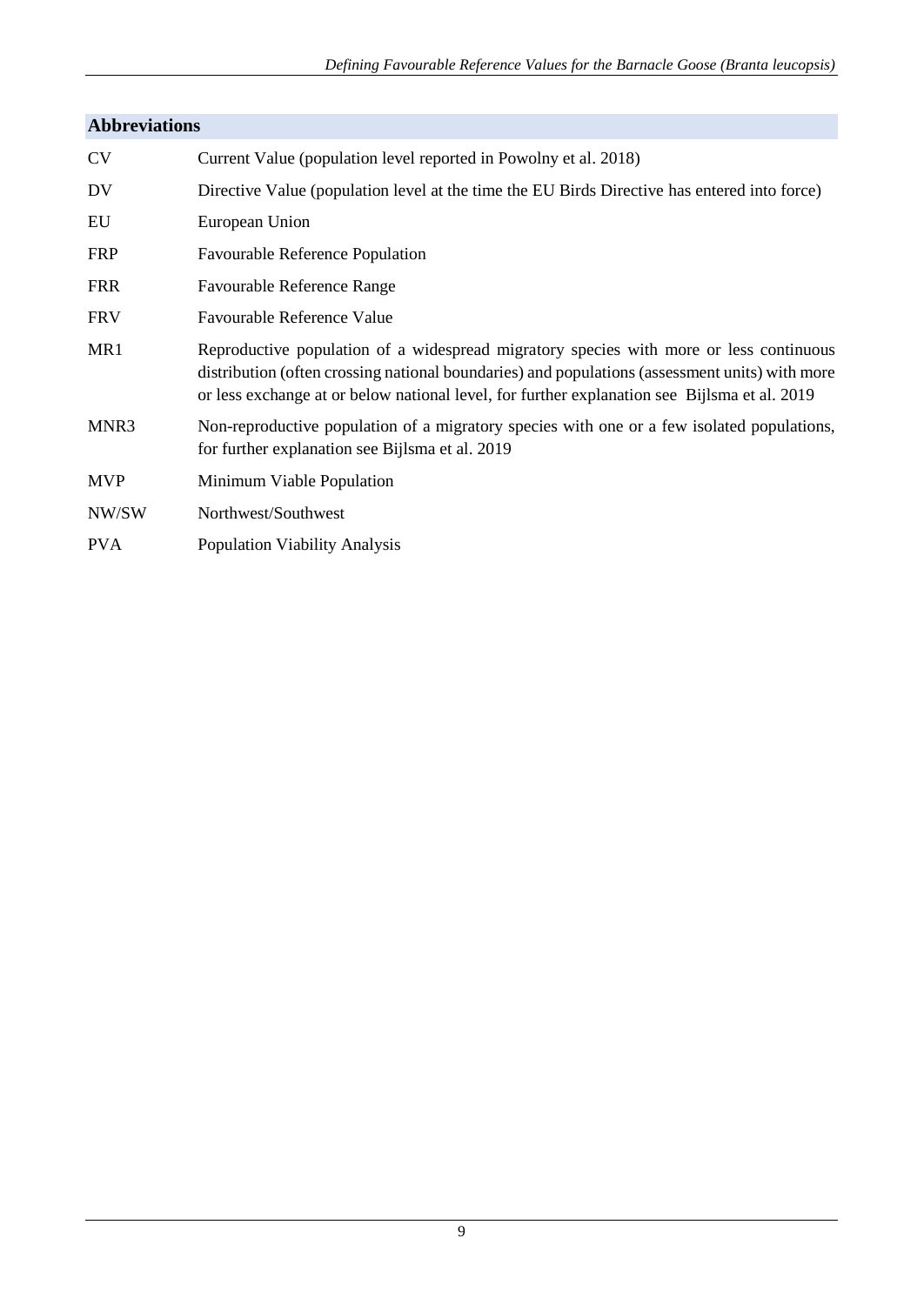#### **References**

- **Bijlsma, R. J., Agrillo, E., Attorre, F., Boitani, L., Brunner, A., Evans, P., Foppen, R., Gubbay, S., Janssen, J. A. M., van Kleunen, A., Langhout, W., Noordhuis, R., Pacifici, M., Ramírez, I., Rondinini, C., van Roomen, M., Siepel, H. & Winter, H.V.** 2019. *Defining and applying the concept of Favourable Reference Values for species and habitats under the EU Birds and Habitats Directives*; Technical report. Wageningen, Wageningen Environmental Research, Report 2928. 94 pp. (URL[:](http://edepot.wur.nl/469035) [http://edepot.wur.nl/469035\)](http://edepot.wur.nl/469035).
- **BirdLife International** (2004) *Birds in Europe: population estimates, trends and conservation status*. BirdLife International, Cambridge, U.K.
- **BirdLife International** (2015). Branta leucopsis. European Red List Assessment. URL: [http://datazone.birdlife.org/userfiles/file/Species/erlob/summarypdfs/22679943\\_branta\\_](http://datazone.birdlife.org/userfiles/file/Species/erlob/summarypdfs/22679943_branta_leucopsis.pdf) [leucopsis.pdf.](http://datazone.birdlife.org/userfiles/file/Species/erlob/summarypdfs/22679943_branta_leucopsis.pdf)
- **BirdLife International** (2019) Species factsheet: Branta leucopsis. (URL: [http://datazone.birdlife.org/species/factsheet/barnacle-goose-branta-leucopsis/](http://datazone.birdlife.org/species/factsheet/barnacle-goose-branta-leucopsis/distribution) [distribution\)](http://datazone.birdlife.org/species/factsheet/barnacle-goose-branta-leucopsis/distribution).
- **BirdLife International/European Bird Census Council** (2000). *European bird populations: estimates and trends.* BirdLife International. BirdLife International, Cambridge, U.K.
- **Black, J. M.** (1998). Flyway plan for the Svalbard population of Barnacle Geese. A summary. *Norsk Polarinstitutt Skrifter* 200: 29–40.
- **Black, J. M., Prop, J., & Larsson, K.** (2014). *The Barnacle Goose*. Bloomsbury Publishing.
- **Brambilla, M., M. Gustin & C. Celada** (2011). Defining Favourable Reference Values for bird populations in Italy: setting long-term conservation targets for priority species. *Bird Conservation International* 21: 107-118.
- **EEA** (2014). *Using the data reported by Member States under Article 12 of the Birds Directive to summarise and present species' population status at EU level and measure progress towards Target 1(ii) of the EU Biodiversity Strategy to 2020. Version 6: March 2014 (revised in response to comments and proposals from the ad hoc workshop on 21 November 2013)*. (URL: [https://circabc.europa.eu/d/a/workspace/SpacesStore/4b101339-6e13-4379-ada5-400e5d1ec8ac/](https://circabc.europa.eu/d/a/workspace/SpacesStore/4b101339-6e13-4379-ada5-400e5d1ec8ac/Point%203%20-%20Background-Paper-%2021%20Nov%202013%20.pdf) [Point%203%20-%20Background-Paper-%2021%20Nov%202013%20.pdf\)](https://circabc.europa.eu/d/a/workspace/SpacesStore/4b101339-6e13-4379-ada5-400e5d1ec8ac/Point%203%20-%20Background-Paper-%2021%20Nov%202013%20.pdf).
- **EEA** (2015). Report under the Article 12 of the Birds Directive. Period 2008-2012. Branta leucopsis Russia/Germany & Netherlands. Factsheet. URL: [https://forum.eionet.europa.eu/article-12-birds](https://forum.eionet.europa.eu/article-12-birds-directive/library/2008-2012-reporting/species-factsheets/branta-leucopsis-russia-germany-netherlands/download/en/1/branta-leucopsis-russia-germany-netherlands.pdf)[directive/library/2008-2012-reporting/species-factsheets/branta-leucopsis-russia-germany](https://forum.eionet.europa.eu/article-12-birds-directive/library/2008-2012-reporting/species-factsheets/branta-leucopsis-russia-germany-netherlands/download/en/1/branta-leucopsis-russia-germany-netherlands.pdf)[netherlands/download/en/1/branta-leucopsis-russia-germany-netherlands.pdf.](https://forum.eionet.europa.eu/article-12-birds-directive/library/2008-2012-reporting/species-factsheets/branta-leucopsis-russia-germany-netherlands/download/en/1/branta-leucopsis-russia-germany-netherlands.pdf)
- **D.G. Environment** (2004) *Assessment, monitoring and reporting of conservation status – preparing the 2001– 2007 report under Article 17 of the Habitats Directive (DocHab-04-03/03 ver.3).* DG Environment, 2004. (URL: [https://www.google.com/url?sa=t&rct=j&q=&esrc=s&source=web&cd=2&ved=2ahUKEwi9otumm6](https://www.google.com/url?sa=t&rct=j&q=&esrc=s&source=web&cd=2&ved=2ahUKEwi9otumm6LiAhXP16QKHR80AnQQFjABegQIAhAC&url=https%3A%2F%2Fcircabc.europa.eu%2Fsd%2Fa%2F83bc5fcd-7118-4912-a4dc-fce4c00e2512%2FDocHab-04-03-03%2520rev3.doc&usg=AOvVaw3frQhv7DabpSo9DcseHQLl) [LiAhXP16QKHR80AnQQFjABegQIAhAC&url=https%3A%2F%2Fcircabc.europa.eu%2Fsd%2Fa%](https://www.google.com/url?sa=t&rct=j&q=&esrc=s&source=web&cd=2&ved=2ahUKEwi9otumm6LiAhXP16QKHR80AnQQFjABegQIAhAC&url=https%3A%2F%2Fcircabc.europa.eu%2Fsd%2Fa%2F83bc5fcd-7118-4912-a4dc-fce4c00e2512%2FDocHab-04-03-03%2520rev3.doc&usg=AOvVaw3frQhv7DabpSo9DcseHQLl) [2F83bc5fcd-7118-4912-a4dc-fce4c00e2512%2FDocHab-04-03-](https://www.google.com/url?sa=t&rct=j&q=&esrc=s&source=web&cd=2&ved=2ahUKEwi9otumm6LiAhXP16QKHR80AnQQFjABegQIAhAC&url=https%3A%2F%2Fcircabc.europa.eu%2Fsd%2Fa%2F83bc5fcd-7118-4912-a4dc-fce4c00e2512%2FDocHab-04-03-03%2520rev3.doc&usg=AOvVaw3frQhv7DabpSo9DcseHQLl) [03%2520rev3.doc&usg=AOvVaw3frQhv7DabpSo9DcseHQLl\)](https://www.google.com/url?sa=t&rct=j&q=&esrc=s&source=web&cd=2&ved=2ahUKEwi9otumm6LiAhXP16QKHR80AnQQFjABegQIAhAC&url=https%3A%2F%2Fcircabc.europa.eu%2Fsd%2Fa%2F83bc5fcd-7118-4912-a4dc-fce4c00e2512%2FDocHab-04-03-03%2520rev3.doc&usg=AOvVaw3frQhv7DabpSo9DcseHQLl)
- **Hagemeijer, W. J., & Blair, M. J.** (1997). *The EBCC atlas of European breeding birds*. Poyser, London, 479.